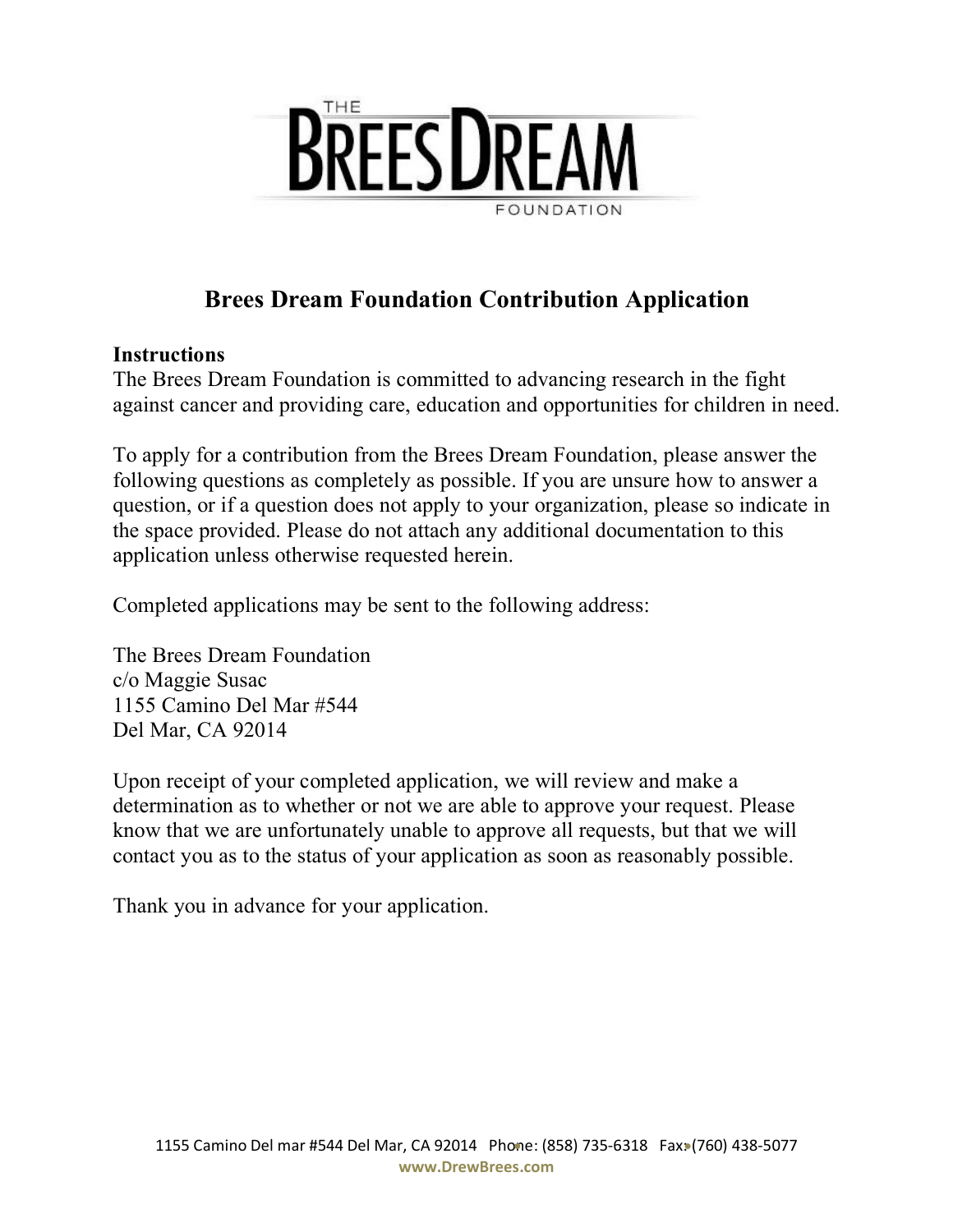# **Organization Name:**

### **Organizational Status**

- 1. Can you provide an IRS Determination Letter that identifies you as a  $501(c)(3)$  eligible for tax-deductible contributions?
- 2. When did you receive your letter of determination from the IRS?
- 3. Is that status current?

 $\mathcal{L}_\text{max}$  and the contract of the contract of the contract of the contract of the contract of the contract of

- 4. What is your date of incorporation?
- 5. When did you first start providing services? \_\_\_\_\_\_\_\_\_\_\_\_\_\_\_\_\_\_\_\_\_\_\_\_\_\_\_\_\_\_\_\_
- 6. Has your organization ever had its nonprofit status revoked for any reason?

 $\mathcal{L}_\text{max}$  , and the contract of the contract of the contract of the contract of the contract of the contract of the contract of the contract of the contract of the contract of the contract of the contract of the contr

 $\mathcal{L}_\text{max}$  , and the contract of the contract of the contract of the contract of the contract of the contract of the contract of the contract of the contract of the contract of the contract of the contract of the contr

 $\mathcal{L}_\text{max}$  and the contract of the contract of the contract of the contract of the contract of the contract of

 $\mathcal{L}_\text{max}$  , and the contract of the contract of the contract of the contract of the contract of the contract of the contract of the contract of the contract of the contract of the contract of the contract of the contr

a. If so, please explain the circumstances: \_\_\_\_\_\_\_\_\_\_\_\_\_\_\_\_\_\_\_\_\_\_\_\_

#### **Organizational Focus**

- 7. Please state your current Mission Statement:
- 8. What is the age range of the individuals served by your organization or program?
- 9. What geographical areas are served by your program $(s)$ ?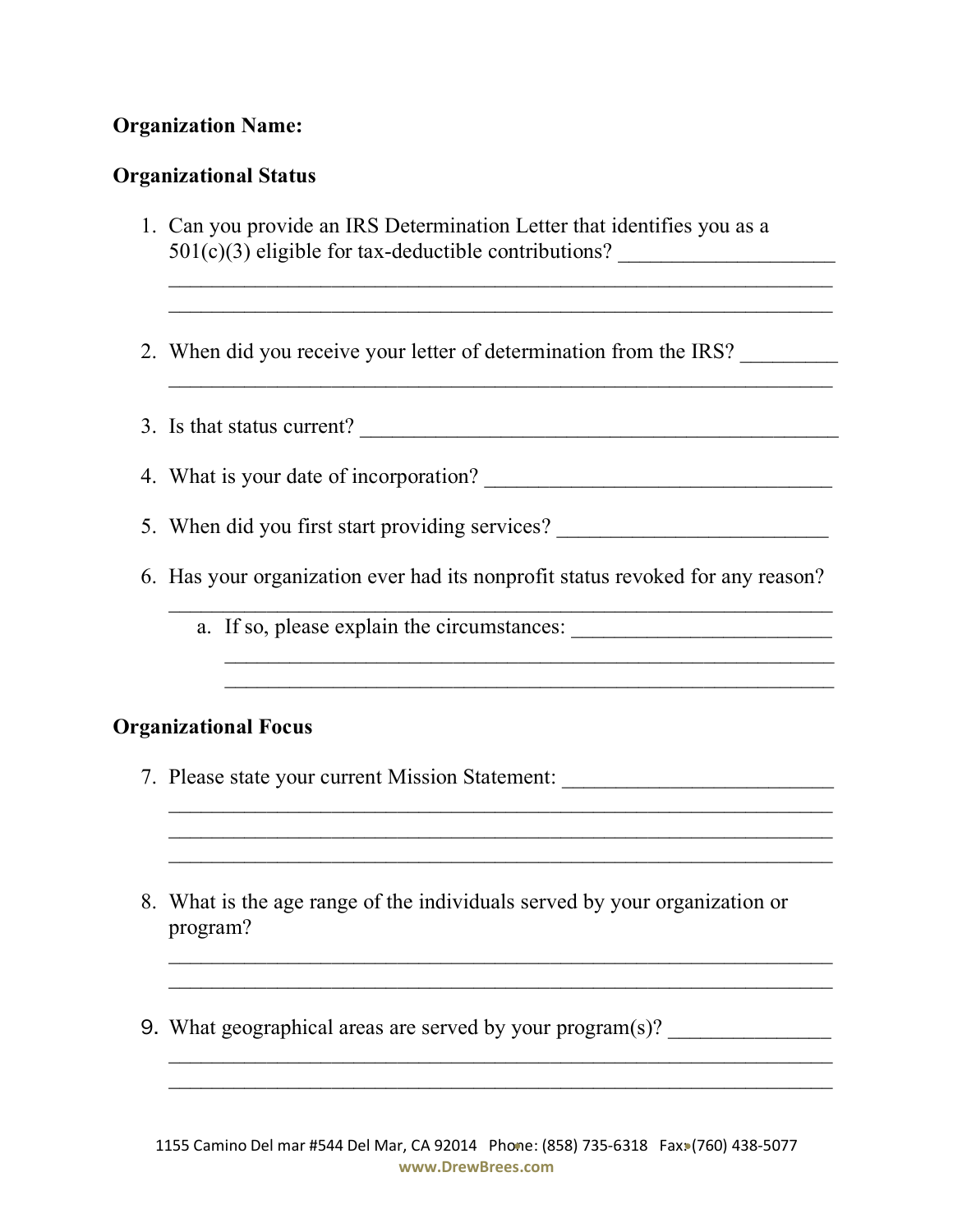10. Do you provide services regardless of gender, race, ethnicity or religion?

| a. If "no", please explain any relevant restrictions:                                                                                                  |  |  |
|--------------------------------------------------------------------------------------------------------------------------------------------------------|--|--|
|                                                                                                                                                        |  |  |
| 11. If applicable, please briefly describe your organization's current programs or<br>campaigns and provide examples of successes from those programs: |  |  |
|                                                                                                                                                        |  |  |
| <b>Proposed Project Description and Impact</b>                                                                                                         |  |  |
| 12. Briefly describe the program(s) for which you are seeking funding:                                                                                 |  |  |
|                                                                                                                                                        |  |  |
|                                                                                                                                                        |  |  |
|                                                                                                                                                        |  |  |

13. Is the requested funding a one-time request or ongoing in nature? How much funding is your program requesting? (Please describe the timeline of the program(s)):  $\qquad \qquad$ 

14. Have you prepared a detailed budget for the program?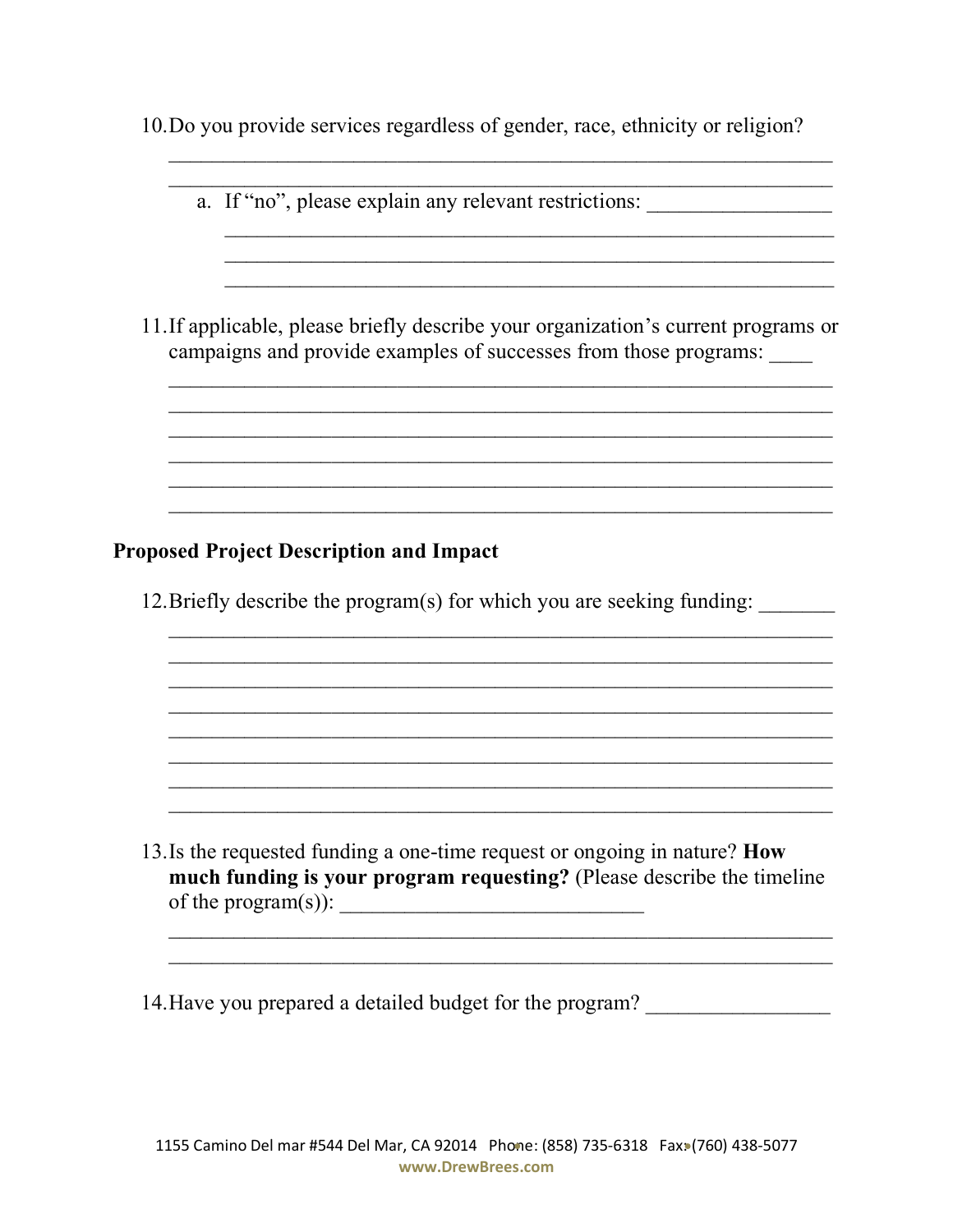15.What performance indicators, metrics or tools have you established to benchmark the success of your program and to measure the results? \_\_\_\_\_\_\_

\_\_\_\_\_\_\_\_\_\_\_\_\_\_\_\_\_\_\_\_\_\_\_\_\_\_\_\_\_\_\_\_\_\_\_\_\_\_\_\_\_\_\_\_\_\_\_\_\_\_\_\_\_\_\_\_\_\_\_\_\_

 $\mathcal{L}_\text{max}$  , and the contract of the contract of the contract of the contract of the contract of the contract of the contract of the contract of the contract of the contract of the contract of the contract of the contr

- 16. Will you share both your program's results and specific examples of its impact on an accurate, timely and complete basis?
- 17.Specific to the program, please identify any other existing funding sources, past or present, including those who are being solicited for funding: \_\_\_\_\_\_\_\_\_\_

 $\mathcal{L}_\text{max}$  , and the contract of the contract of the contract of the contract of the contract of the contract of the contract of the contract of the contract of the contract of the contract of the contract of the contr

### **Accountability**

- 18.May the Brees Dream Foundation and/or its designees make unannounced visits and observe your programs? \_\_\_\_\_\_\_\_\_\_\_\_\_\_\_\_\_\_\_\_\_\_\_\_\_\_\_\_\_\_\_\_\_
	- a. Please list restrictions, if any: \_\_\_\_\_\_\_\_\_\_\_\_\_\_\_\_\_\_\_\_\_\_\_\_\_\_\_\_\_\_\_\_

\_\_\_\_\_\_\_\_\_\_\_\_\_\_\_\_\_\_\_\_\_\_\_\_\_\_\_\_\_\_\_\_\_\_\_\_\_\_\_\_\_\_\_\_\_\_\_\_\_\_\_\_\_\_\_\_\_\_\_\_\_

19.Are the methods you use in your program open to peer review and are they widely accepted in your industry as successful? \_\_\_\_\_\_\_\_\_\_\_\_\_\_\_\_\_\_\_\_\_\_\_\_\_\_\_\_\_\_\_\_

 $\mathcal{L}_\text{max}$  and the contract of the contract of the contract of the contract of the contract of the contract of

- 20.Please list any individuals you have worked with who we may contact as references: \_\_\_\_\_\_\_\_\_\_\_\_\_\_\_\_\_\_\_\_\_\_\_\_\_\_\_\_\_\_\_\_\_\_\_\_\_\_\_\_\_\_\_\_\_\_\_\_\_\_\_\_
- 21.If you are approved for funding from the Brees Dream Foundation, will you provide us with budget updates and an accurate, timely and full accounting of how our contributions have been used, including supporting documentation? \_\_\_\_\_\_\_\_\_\_\_\_\_\_\_\_\_\_\_\_\_\_\_\_\_\_\_\_\_\_\_\_\_\_\_\_\_\_\_\_\_\_\_\_\_\_\_\_

 $\mathcal{L}_\text{max}$  and the contract of the contract of the contract of the contract of the contract of the contract of

#### **Governance Policies and Practices**

22. Number of full-time employees: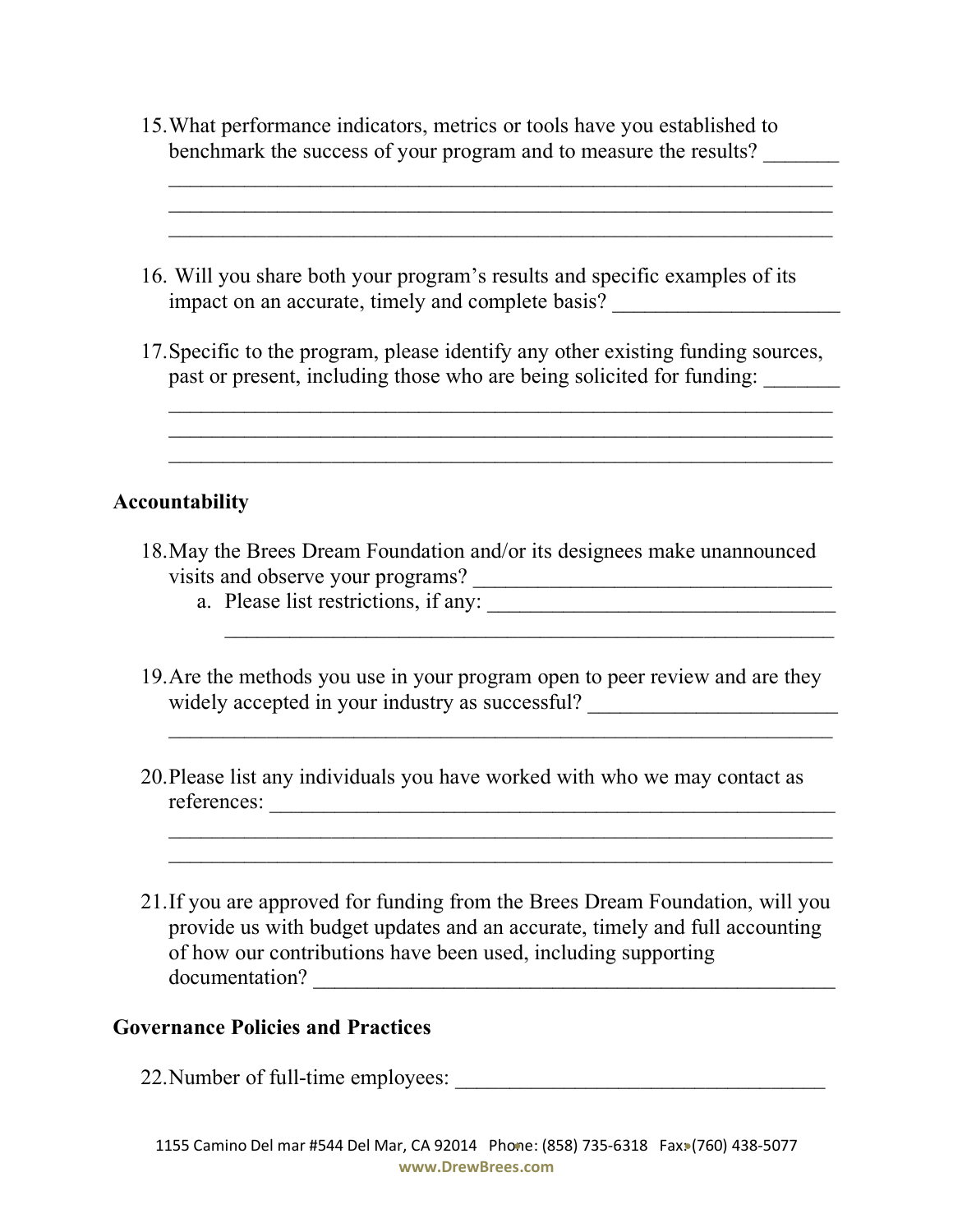23. Number of part-time employees:

24. Top three (3) highest paid employees/salary:

- a. Name/Title: \_\_\_\_\_\_\_\_\_\_\_\_\_\_\_\_\_ Annual Salary: \$ \_\_\_\_\_\_\_\_\_\_\_\_\_\_
- b. Name/Title: \_\_\_\_\_\_\_\_\_\_\_\_\_\_\_\_\_ Annual Salary: \$ \_\_\_\_\_\_\_\_\_\_\_\_\_\_
- c. Name/Title: \_\_\_\_\_\_\_\_\_\_\_\_\_\_\_\_\_ Annual Salary: \$ \_\_\_\_\_\_\_\_\_\_\_\_\_\_
- 25.Is the current CEO or Executive Director also founder of your organization?

 $\mathcal{L}_\text{max}$  and the contract of the contract of the contract of the contract of the contract of the contract of

26.Please provide names, contact information and company affiliations for your Governing Board: \_\_\_\_\_\_\_\_\_\_\_\_\_\_\_\_\_\_\_\_\_\_\_\_\_\_\_\_\_\_\_\_\_\_\_\_\_\_\_\_\_\_

 $\mathcal{L}_\text{max}$  , and the contract of the contract of the contract of the contract of the contract of the contract of the contract of the contract of the contract of the contract of the contract of the contract of the contr  $\mathcal{L}_\text{max}$  , and the contract of the contract of the contract of the contract of the contract of the contract of the contract of the contract of the contract of the contract of the contract of the contract of the contr  $\mathcal{L}_\text{max}$  , and the contract of the contract of the contract of the contract of the contract of the contract of the contract of the contract of the contract of the contract of the contract of the contract of the contr  $\mathcal{L}_\text{max}$  and the contract of the contract of the contract of the contract of the contract of the contract of

27. How many times per year does your Governing Board meet?

28. Do you provide material compensation for any board members?

- 29.As part of the vetting process, may we speak with members of your board?
- 30.If applicable, please provide a list of the volunteer organizations, major contractors and/or service providers with which your organization does business:

 $\mathcal{L}_\text{max}$  , and the contract of the contract of the contract of the contract of the contract of the contract of the contract of the contract of the contract of the contract of the contract of the contract of the contr  $\mathcal{L}_\text{max}$  , and the contract of the contract of the contract of the contract of the contract of the contract of the contract of the contract of the contract of the contract of the contract of the contract of the contr

 $\_$  ,  $\_$  ,  $\_$  ,  $\_$  ,  $\_$  ,  $\_$  ,  $\_$  ,  $\_$  ,  $\_$  ,  $\_$  ,  $\_$  ,  $\_$  ,  $\_$  ,  $\_$  ,  $\_$  ,  $\_$  ,  $\_$  ,  $\_$ 

### **Financial Efficiency and Accounting Measures**

- 31.Are your financial records reviewed annually by an independent certified public accountant?
	- a. Please identify your firm:
- 32.Will you allow us to review your Tax Forms and audited financial statements for the last 3 years? \_\_\_\_\_\_\_\_\_\_\_\_\_\_\_\_\_\_\_\_\_\_\_\_\_\_\_\_\_\_\_\_\_\_\_\_